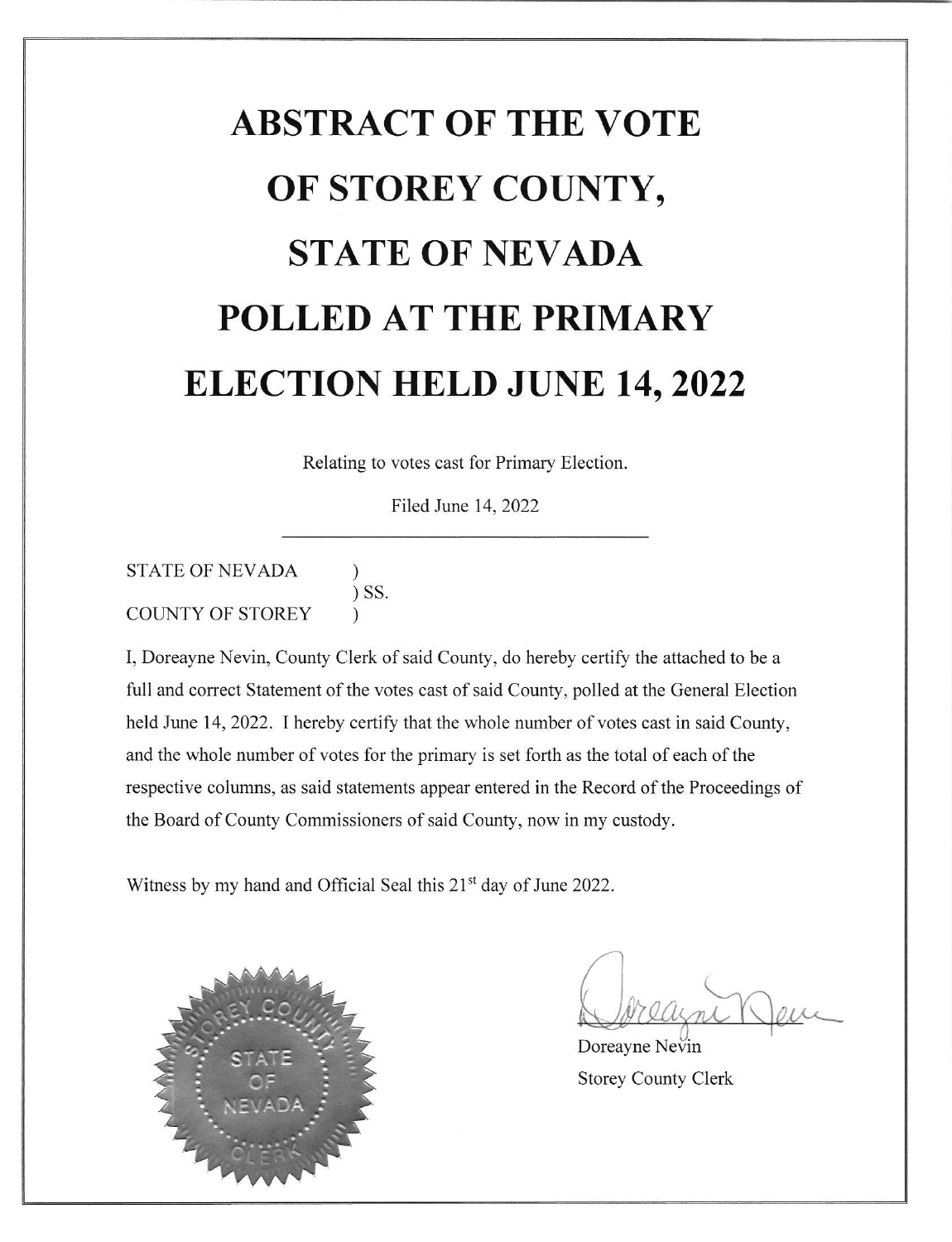## Statement of Votes Cast

Closed Primary STOREY COUNTY

June 14, 2022

#### SOVC for: All Contests, All Districts, AII Counting Groups PRIMARY 2022 OFFICIAL RESULTS -- 6/20/2022

| Precinct              | Registered<br>Voters | <b>Voters Cast</b> | % Turnout |
|-----------------------|----------------------|--------------------|-----------|
| Countywide            |                      |                    |           |
| Electionwide          |                      |                    |           |
| PRECINCT 1            | 483                  | 279                | 57.76%    |
| PRECINCT <sub>2</sub> | 478                  | 239                | 50.00%    |
| PRECINCT 3            | 37                   | 8                  | 21.62%    |
| PRECINCT 4            | 598                  | 257                | 42.98%    |
| PRECINCT 5            | 1,340                | 641                | 47.84%    |
| PRECINCT 6            | 896                  | 346                | 38.62%    |
| PRECINCT 7            | $\mathbf{1}$         | $\Omega$           | 0.00%     |
| PRECINCT 8            | $\mathbf{1}$         | $\mathbf{0}$       | 0.00%     |
| PRECINCT 9            | $\mathbf{0}$         | $\overline{0}$     | N/A       |
| PRECINCT 10           | $\mathbf{0}$         | $\mathbf{0}$       | N/A       |
| PRECINCT 11           | 12                   | 7                  | 58.33%    |
| PRECINCT 12           | 1                    | 1                  | 100.00%   |
| PRECINCT 13           | $\mathbf{0}$         | $\mathbf{0}$       | N/A       |
| PRECINCT 14           | $\overline{0}$       | $\overline{0}$     | N/A       |
| PRECINCT 15           | 30                   | 12                 | 40.00%    |
| Electionwide - Total  | 3,877                | 1,790              | 46.17%    |
| <b>Cumulative</b>     |                      |                    |           |
| Cumulative            | $\mathbf{0}$         | $\mathbf{0}$       | N/A       |
| Cumulative - Total    | $\mathbf{0}$         | $\mathbf{0}$       | N/A       |
| Countywide - Total    | 3,877                | 1,790              | 46.17%    |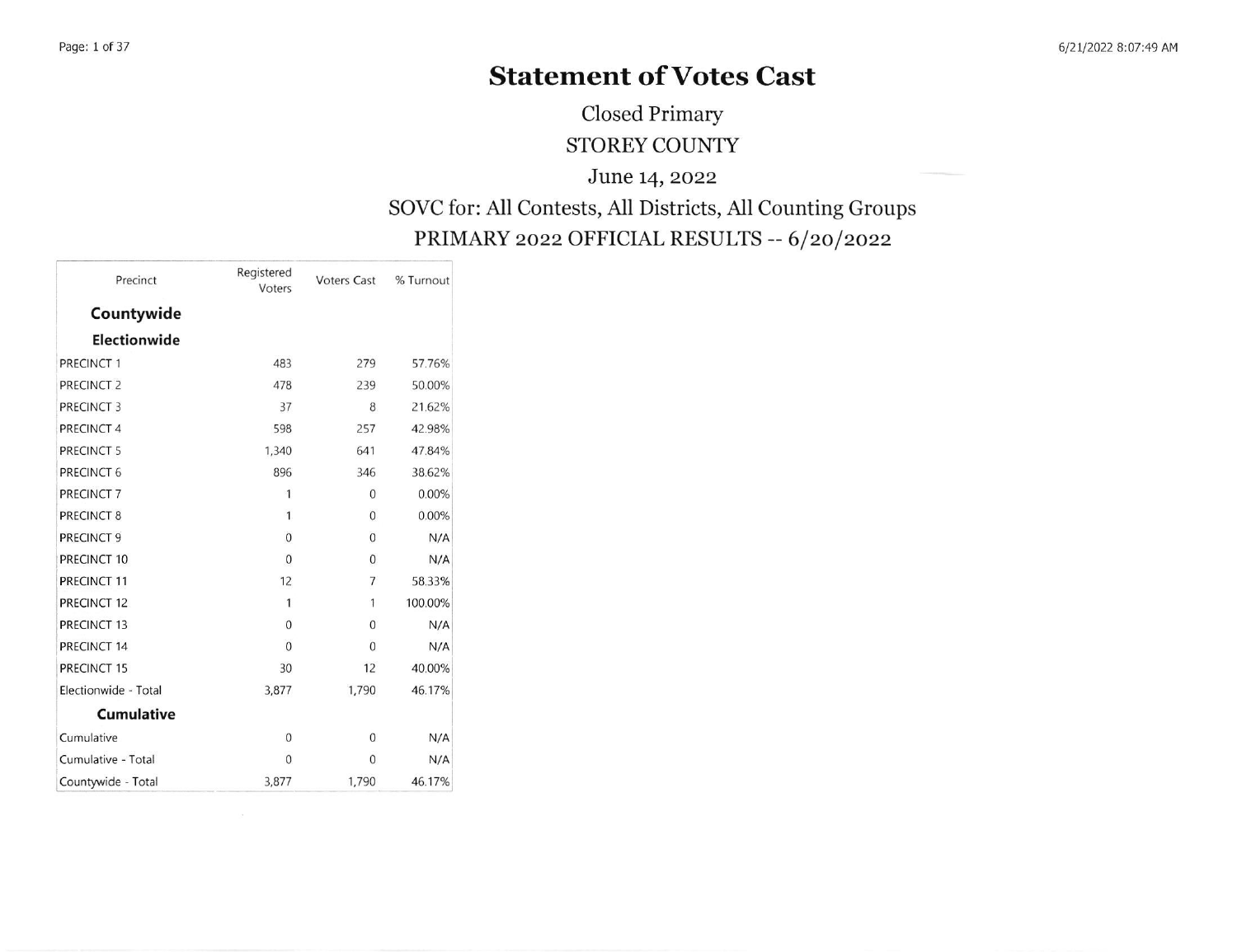### UNITED STATES SENATE (DEM) (Vote for 1)

**DEM** \*\*\*\*- Insufficient Turnout to Protect Voter Privacy

| Precinct              | <b>Times Cast</b> | Registered<br>Voters | Undervotes     | Overvotes        |
|-----------------------|-------------------|----------------------|----------------|------------------|
| Countywide            |                   |                      |                |                  |
| Electionwide          |                   |                      |                |                  |
| PRECINCT 1            | 43                | 77                   | $\overline{0}$ | $\mathbf{0}$     |
| PRECINCT <sub>2</sub> | 51                | 100                  | 1              | $\mathbf{0}$     |
| PRECINCT 3            | $\mathbf{1}$      | $\overline{c}$       | ****           | ****             |
| PRECINCT 4            | 52                | 113                  | $\Omega$       | $\mathbf{0}$     |
| PRECINCT 5            | 115               | 226                  | $\overline{0}$ | $\mathbf{0}$     |
| PRECINCT 6            | 92                | 221                  | $\mathbf{1}$   | $\mathbf{0}$     |
| PRECINCT <sub>7</sub> | $\mathbf{0}$      | $\Omega$             | $\Omega$       | $\boldsymbol{0}$ |
| PRECINCT 8            | $\theta$          | $\Omega$             | $\Omega$       | $\mathbf{0}$     |
| PRECINCT 9            | $\overline{0}$    | $\mathbf{0}$         | $\Omega$       | $\mathbf{0}$     |
| PRECINCT 10           | $\overline{0}$    | $\overline{0}$       | $\Omega$       | $\mathbf{0}$     |
| PRECINCT 11           | $\overline{0}$    | $\overline{c}$       | $\Omega$       | $\boldsymbol{0}$ |
| PRECINCT 12           | $\Omega$          | $\mathbf{0}$         | 0              | $\mathbf{0}$     |
| PRECINCT 13           | $\mathbf{0}$      | $\Omega$             | $\theta$       | $\mathbf{0}$     |
| PRECINCT 14           | $\mathbf{0}$      | $\Omega$             | $\Omega$       | $\Omega$         |
| PRECINCT 15           | 1                 | $\Omega$             | ****           | ****             |
| Electionwide - Total  | 355               | 741                  | $\overline{2}$ | $\boldsymbol{0}$ |
| <b>Cumulative</b>     |                   |                      |                |                  |
| Cumulative            | $\mathbf 0$       | $\mathbf{0}$         | $\Omega$       | $\mathbf{0}$     |
| Cumulative - Total    | $\theta$          | $\theta$             | $\Omega$       | $\mathbf{0}$     |
| Countywide - Total    | 355               | 741                  | $\overline{2}$ | $\mathbf{0}$     |

| Precinct              | CORTEZ MASTO,<br>CATHERINE<br>(DEM) |        | KASHETA,<br>STEPHANIE<br>(DEM) |  |  |
|-----------------------|-------------------------------------|--------|--------------------------------|--|--|
| Countywide            |                                     |        |                                |  |  |
| <b>Electionwide</b>   |                                     |        |                                |  |  |
| PRECINCT 1            | 34                                  | 79.07% | 1<br>2.33%                     |  |  |
| PRECINCT <sub>2</sub> | 43                                  | 86.00% | $\overline{c}$<br>4.00%        |  |  |
| PRECINCT 3            | ****                                | ****   | ****<br>****                   |  |  |
| PRECINCT 4            | 48                                  | 92.31% | $\mathbf{0}$<br>0.00%          |  |  |
| PRECINCT 5            | 103                                 | 89.57% | 6<br>5.22%                     |  |  |
| PRECINCT 6            | 76                                  | 83.52% | $\mathbf{0}$<br>0.00%          |  |  |
| PRECINCT <sub>7</sub> | $\mathbf{0}$                        |        | $\mathbf{0}$                   |  |  |
| PRECINCT 8            | $\mathbf{0}$                        |        | $\Omega$                       |  |  |
| PRECINCT 9            | $\mathbf{0}$                        |        | $\mathbf{0}$                   |  |  |
| PRECINCT 10           | $\mathbf{0}$                        |        | $\mathbf{0}$                   |  |  |
| PRECINCT 11           | $\mathbf{0}$                        |        | $\mathbf{0}$                   |  |  |
| PRECINCT 12           | $\mathbf{0}$                        |        | $\mathbf{0}$                   |  |  |
| PRECINCT 13           | $\theta$                            |        | 0                              |  |  |
| PRECINCT 14           | 0                                   |        | 0                              |  |  |
| PRECINCT 15           | ****                                | ****   | ****                           |  |  |
| Electionwide - Total  | 305                                 | 86.40% | 9<br>2.55%                     |  |  |
| <b>Cumulative</b>     |                                     |        |                                |  |  |
| Cumulative            | $\mathbf 0$                         |        | 0                              |  |  |
| Cumulative - Total    | $\mathbf{0}$                        |        | 0                              |  |  |
| Countywide - Total    | 305                                 | 86.40% | 9<br>2.55%                     |  |  |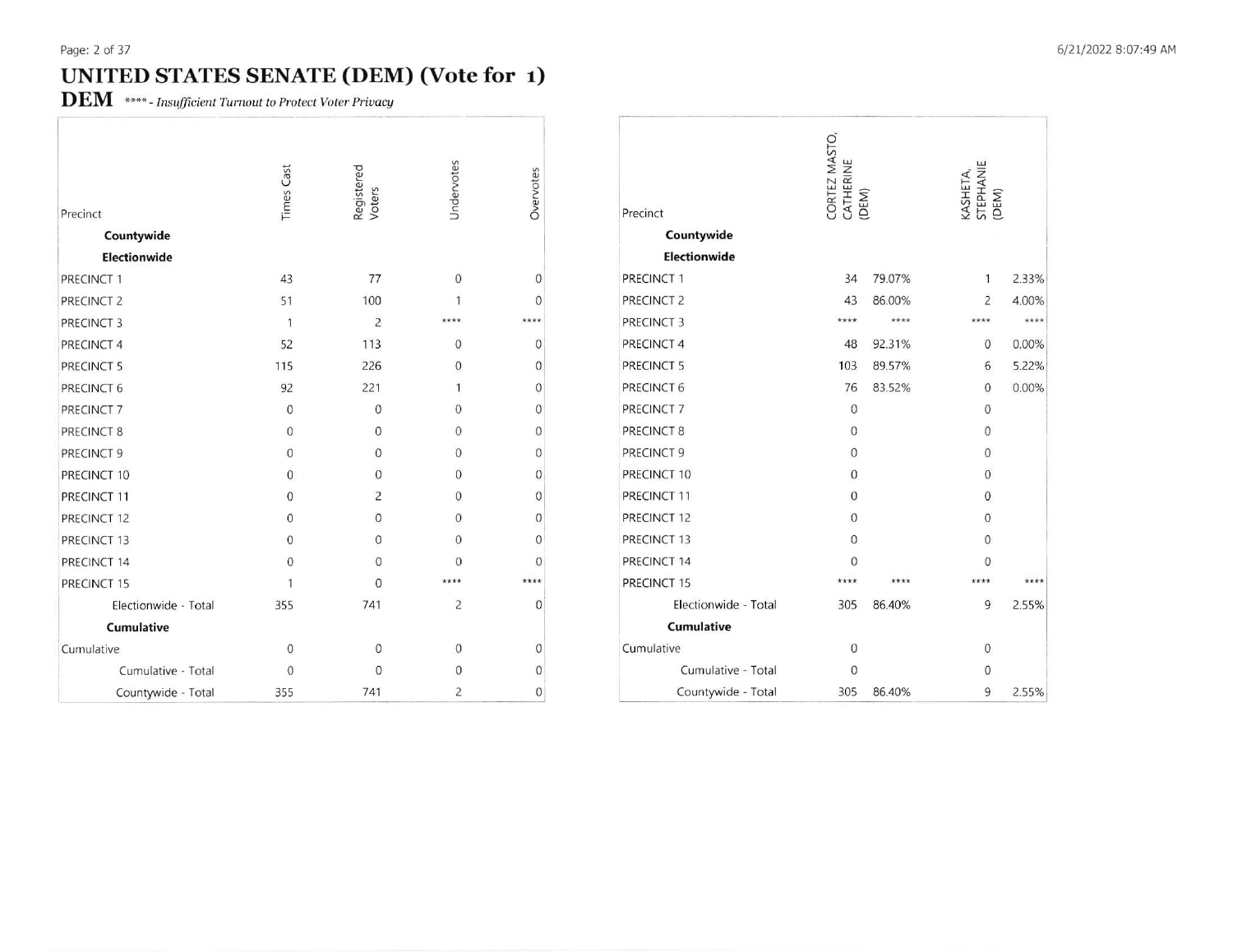$\mathcal{A}$ 

| Precinct              | REID, COREY<br>(DEM) |       | RHEINHART,<br>ALLEN<br>(DEM) |       | NONE OF THESE<br>CANDIDATES |       | <b>Total Votes</b> |
|-----------------------|----------------------|-------|------------------------------|-------|-----------------------------|-------|--------------------|
| Countywide            |                      |       |                              |       |                             |       |                    |
| <b>Electionwide</b>   |                      |       |                              |       |                             |       |                    |
| PRECINCT 1            | 4                    | 9.30% | 2                            | 4.65% | $\overline{c}$              | 4.65% | 43                 |
| PRECINCT <sub>2</sub> | 1                    | 2.00% | $\mathbf{0}$                 | 0.00% | 4                           | 8.00% | 50                 |
| PRECINCT 3            | ****                 | ****  | ****                         | ****  | ****                        | ****  | ****               |
| PRECINCT 4            | 1                    | 1.92% | $\overline{c}$               | 3.85% | 1                           | 1.92% | 52                 |
| PRECINCT 5            | 4                    | 3.48% | $\overline{c}$               | 1.74% | $\mathbf{0}$                | 0.00% | 115                |
| PRECINCT 6            | 3                    | 3.30% | 4                            | 4.40% | 8                           | 8.79% | 91                 |
| PRECINCT 7            | 0                    |       | $\mathbf 0$                  |       | $\mathbf{0}$                |       | $\mathbf{0}$       |
| PRECINCT 8            | 0                    |       | $\mathbf{0}$                 |       | $\mathbf{0}$                |       | $\mathbf{0}$       |
| PRECINCT 9            | 0                    |       | $\mathbf{0}$                 |       | $\mathbf{0}$                |       | $\mathbf{0}$       |
| PRECINCT 10           | 0                    |       | $\mathbf 0$                  |       | $\boldsymbol{0}$            |       | $\mathbf{0}$       |
| PRECINCT 11           | $\overline{0}$       |       | $\mathbf{0}$                 |       | $\theta$                    |       | $\mathbf{0}$       |
| PRECINCT 12           | 0                    |       | $\mathbf 0$                  |       | $\mathbf{0}$                |       | $\mathbf{0}$       |
| PRECINCT 13           | $\mathbf 0$          |       | $\mathbf{0}$                 |       | $\overline{0}$              |       | $\mathbf{0}$       |
| PRECINCT 14           | $\mathbf{0}$         |       | 0                            |       | $\overline{0}$              |       | $\mathbf{0}$       |
| PRECINCT 15           | ****                 | ****  | ****                         | ****  | ****                        | ****  | ****               |
| Electionwide - Total  | 14                   | 3.97% | 10                           | 2.83% | 15                          | 4.25% | 353                |
| Cumulative            |                      |       |                              |       |                             |       |                    |
| Cumulative            | 0                    |       | $\boldsymbol{0}$             |       | $\mathbf{0}$                |       | $\mathbf 0$        |
| Cumulative - Total    | 0                    |       | $\mathbf{0}$                 |       | $\mathbf{0}$                |       | $\mathbf{0}$       |
| Countywide - Total    | 14                   | 3.97% | 10                           | 2.83% | 15                          | 4.25% | 353                |